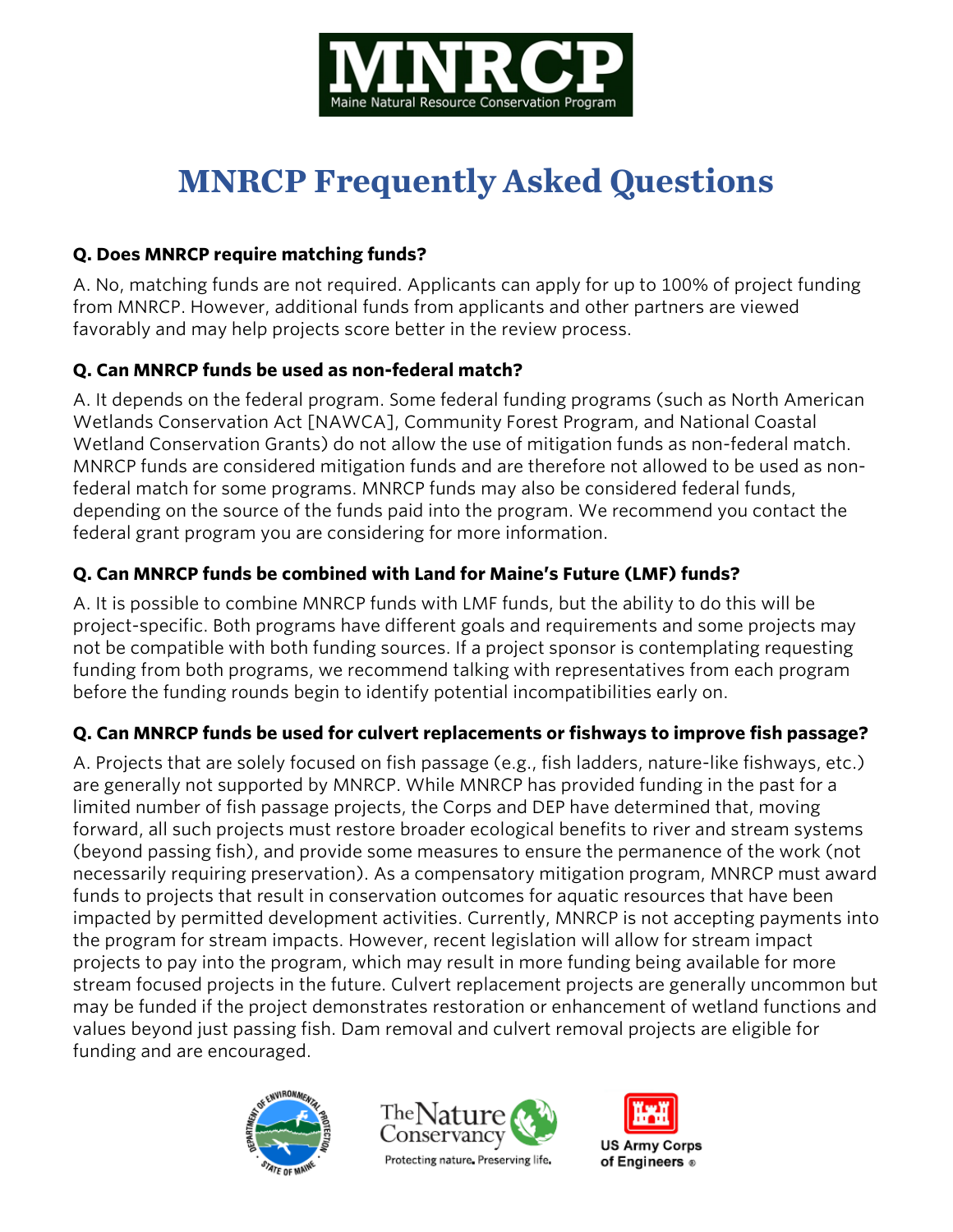

# **Q. Can MNRCP funds be used to reimburse the costs of a prior land acquisition?**

A. No, MNRCP funds cannot be used for reimbursement of costs for land that is currently owned by a conservation entity.

## **Q. Can MNRCP funding be used to cover stewardship and long-term monitoring costs?**

A. Yes, but the funds need to be restricted to the parcel/project relevant to the MNRCP application and award and must be deemed reasonable by MNRCP reviewers.

#### **Q. Can costs to obtain state and federal permits for restoration work be included in the budget?**

A. Yes. Federal, state, and/or local permits may be required for certain restoration and enhancement projects and costs to prepare permit applications can be included in the MNRCP project budget. Please note, however, that MNRCP restrictions may be different than what is allowed by permit; therefore, consultation with MNRCP is recommended prior to seeking permits from regulatory agencies.

## **Q. Can fees for consultants to prepare project plans/designs be included in the budget?**

A. Yes, however, the design fees must be for a project for which you are currently seeking funding to implement. You cannot apply for MNRCP funding for the design phase of a project only. The design and implementation costs must be included in the same application.

#### **Q. Are complete design/engineering plans required for the proposal phase for restoration projects?**

A. No, but proposals should include at least a conceptual or preliminary plan to describe the proposed work.

## **Q. Can MNRCP provide a list of qualified consultants for wetland restoration work?**

A. MNRCP cannot specifically recommend a consultant or contractor. You can find a Directory of Environmental Consultants on the Maine Association of Wetland Scientists website [\(www.mainewetlands.org\)](http://www.mainewetlands.org/). A link to the directory is provided in the "Quick Links" section of the home page. A list of consultants is also available on the Maine Land Trust Network website [\(https://www.mltn.org/resources/consultants/\)](https://www.mltn.org/resources/consultants/).

#### **Q. How much wetland and/or upland is required on a preservation project? All wetland? All upland? A combination?**

A. There is no set rule, but successful projects generally protect both wetlands and an upland buffer. Projects that protect areas under demonstrable threat (i.e., accessible from roads, within potential development areas, under threat from some activity other than development, etc.) will score higher. A parcel that is almost all wetland may not be scored as well by MNRCP reviewers





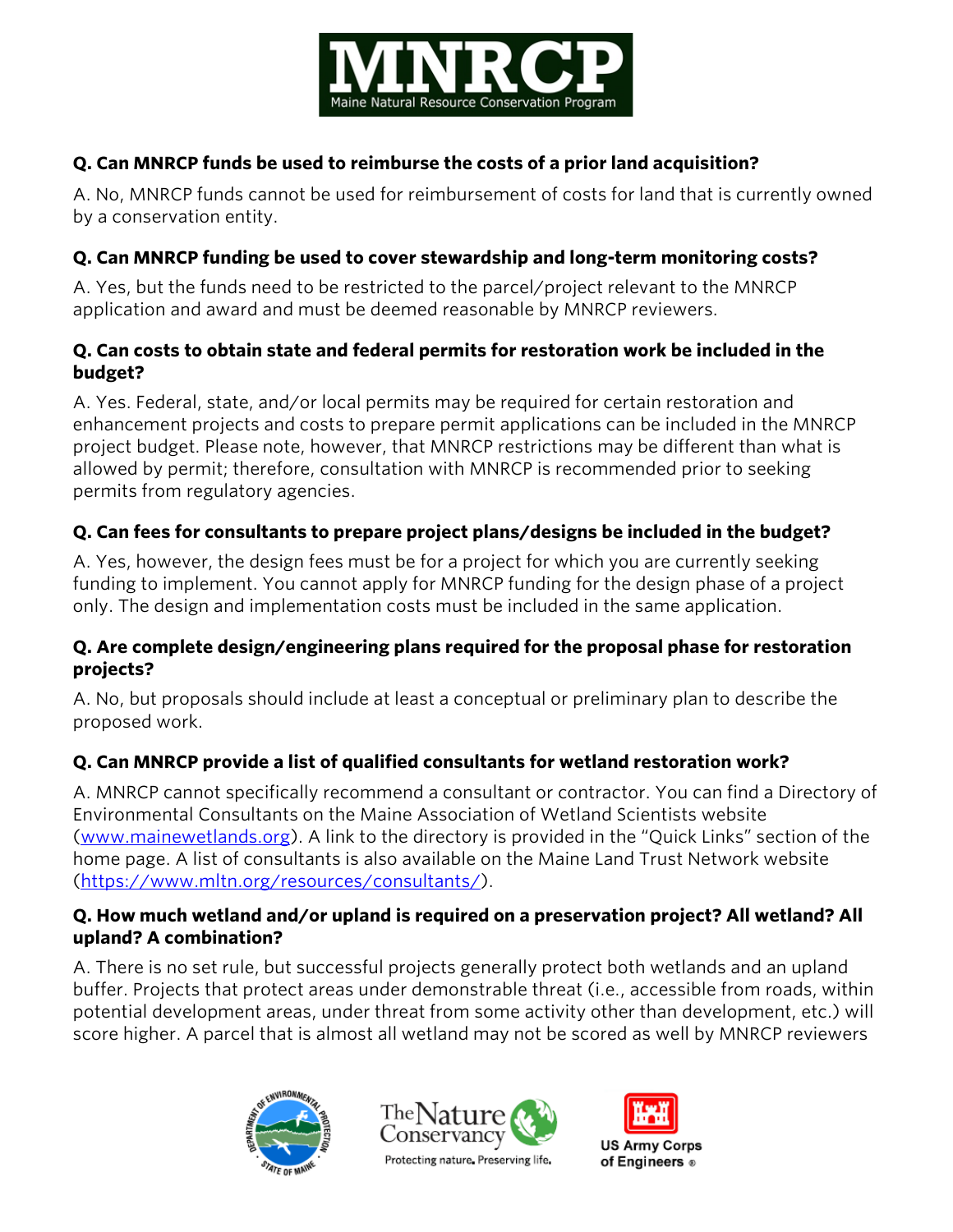

since wetlands have a level of protection under state and federal law and the threat of direct impact to them is less. Additionally, upland buffers are important to maintain the integrity of aquatic resources by providing protection from secondary and indirect impacts and are considered an important part of preserving these resources.

## **Q. Is timber harvesting allowed on parcels protected with MNRCP funds?**

A. Timber harvesting may be allowed in uplands on parcels acquired with MNRCP funds; however, due to federal mitigation policy, MNRCP cannot take mitigation credit for any areas where timber harvesting is proposed to be conducted on the property. Therefore, the inclusion of timber harvesting in a project proposal will affect the scoring and ranking of the project during review. For a project to be approved and funded by MNRCP with portions of the property available for future timber harvest, the following conditions are required.

- Timber harvesting must not occur in the following locations: in forested wetlands or mapped Inland Waterfowl and Wading Bird Habitat; within at least 100' of any mapped wetland, stream, open water body; or within at least 250' of mapped vernal pools.
- Outside of the no-cut areas described above, timber harvesting within larger riparian buffers should conform to the MNRCP Riparian Habitat Management Guidelines available at [http://mnrcp.org/about.](http://mnrcp.org/about)
- Timber harvesting may only occur within areas of upland forest that are accessible from existing roads that do not impact protected natural resources.
- Timber harvesting may not occur within rare or exemplary natural communities and ecosystems or within rare plant populations or their specified buffers as identified by the Maine Natural Areas Program (MNAP). Buffer sizes may be determined in consultation with MNAP.
- The project site must contain both wetland resources and no-cut upland areas sufficient to generate mitigation credits as compared to the cost of the project.
- Timber harvesting in approved upland areas will be performed with the overall goals of sustainable harvesting, mimicking natural disturbance patterns, and enhancing fish and wildlife habitat and climate resiliency. A forest management plan is required and will be reviewed by MNRCP reviewers.

MNRCP reviewers will review each project individually to determine if timber harvesting is appropriate based on the existing site conditions. Even if a project meets the conditions outlined above, MNRCP reviewers may still determine that timber harvesting is not suitable on a particular parcel and may prohibit it as a condition of the MNRCP award.

Note that specific management activities to address invasive species, pest/disease outbreak, or safety concerns are not considered "timber management" for the purposes of MNRCP and are generally allowed, provided they are reviewed and approved in the project's long-term management plan.